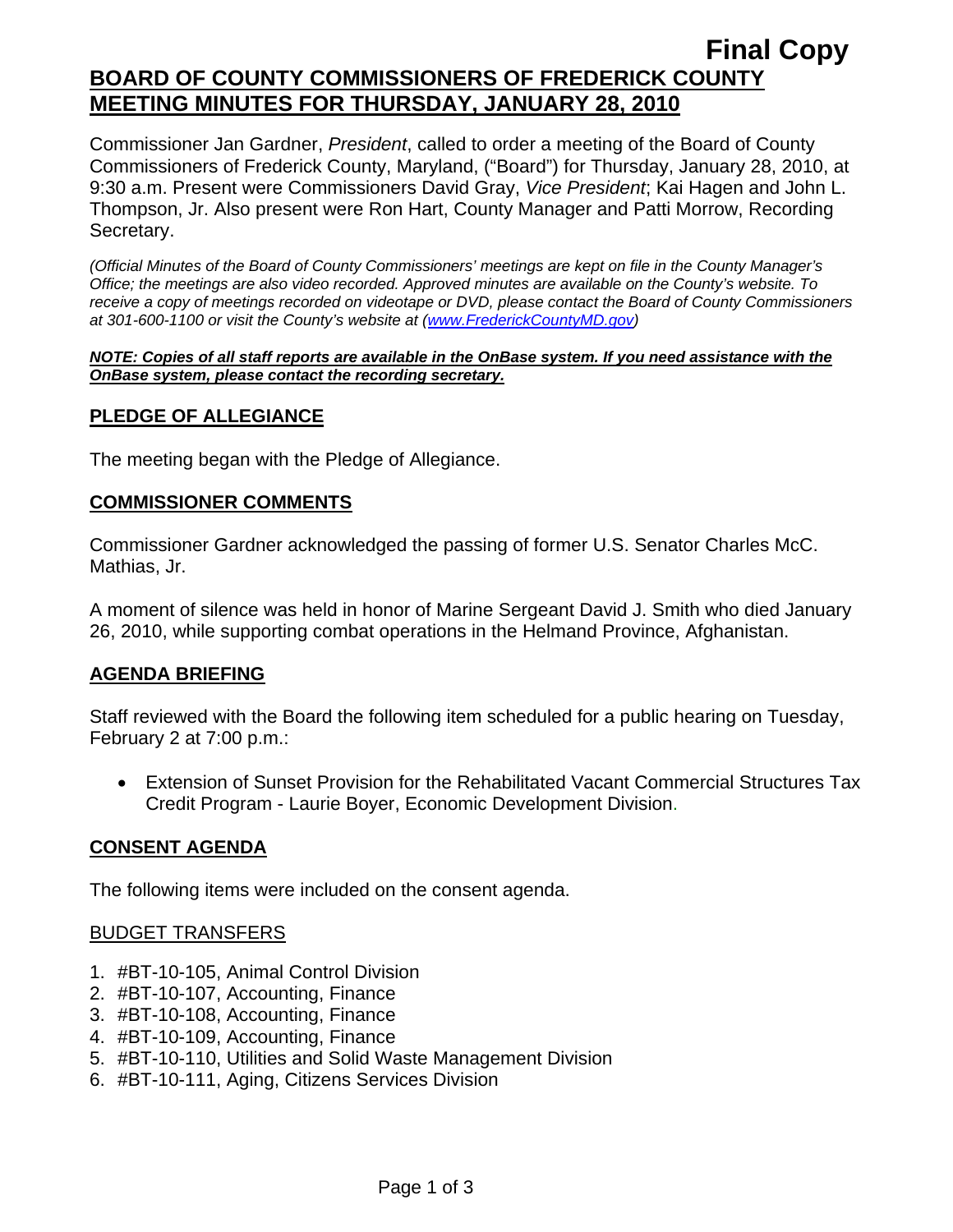## **Final Copy BOARD OF COUNTY COMMISSIONERS OF FREDERICK COUNTY MEETING MINUTES FOR THURSDAY, JANUARY 28, 2010**

### CHANGE ORDERS

- 1. 195J-S Clover Ridge Section 5 Change Order No. 1 Sewer Line Extension and Budget Transfer – Charles Nipe, Public Works Division
- 2. New Design Wastewater Treatment Plant Expansion, Change Order No. 11 and Budget Transfer - Kevin Demosky, Utilities and Solid Waste Management Division

#### EASEMENTS

- 1. Partial Release of Easement Urbana High School Beth Ramacciotti, Utilities and Solid Waste Management Division
- 2. Declaration to Establish and Retain Easement for Forest Resource Easement Transfer Station - Beth Ramacciotti, Utilities and Solid Waste Management Division

Commissioner Hagen moved to approve the consent agenda as presented. Commissioner Gray seconded the motion that passed 4-0.

#### **ADMINISTRATIVE BUSINESS**

#### **Approval of Board of County Commissioners' Meeting Minutes**

Commissioner Gray moved to approve the minutes listed below. Commissioner Hagen seconded the motion that passed 4-0.

- Tuesday, December 15, 2009
- Tuesday, December 15, 2009 Evening
- Thursday, December 17, 2009

### **Habitat for Humanities Request to Subordinate Deferred Loan Program (DLP) Mortgages - Jenny Short, Citizens Services Division**

Commissioner Hagen moved to approve the transfer of subordination of four DLP mortgages with the Habitat for Humanities from the PNC Bank to the Blue Ridge Bank. Commissioner Gray seconded the motion.

Commissioner Thompson offered an amendment stating those commissioners voting for the transfer of subordination of the four DLP mortgages personally guarantee the repayment of the loans. The amendment died due to a lack of a second.

The vote on the motion was 3-1 with Commissioner Thompson opposed.